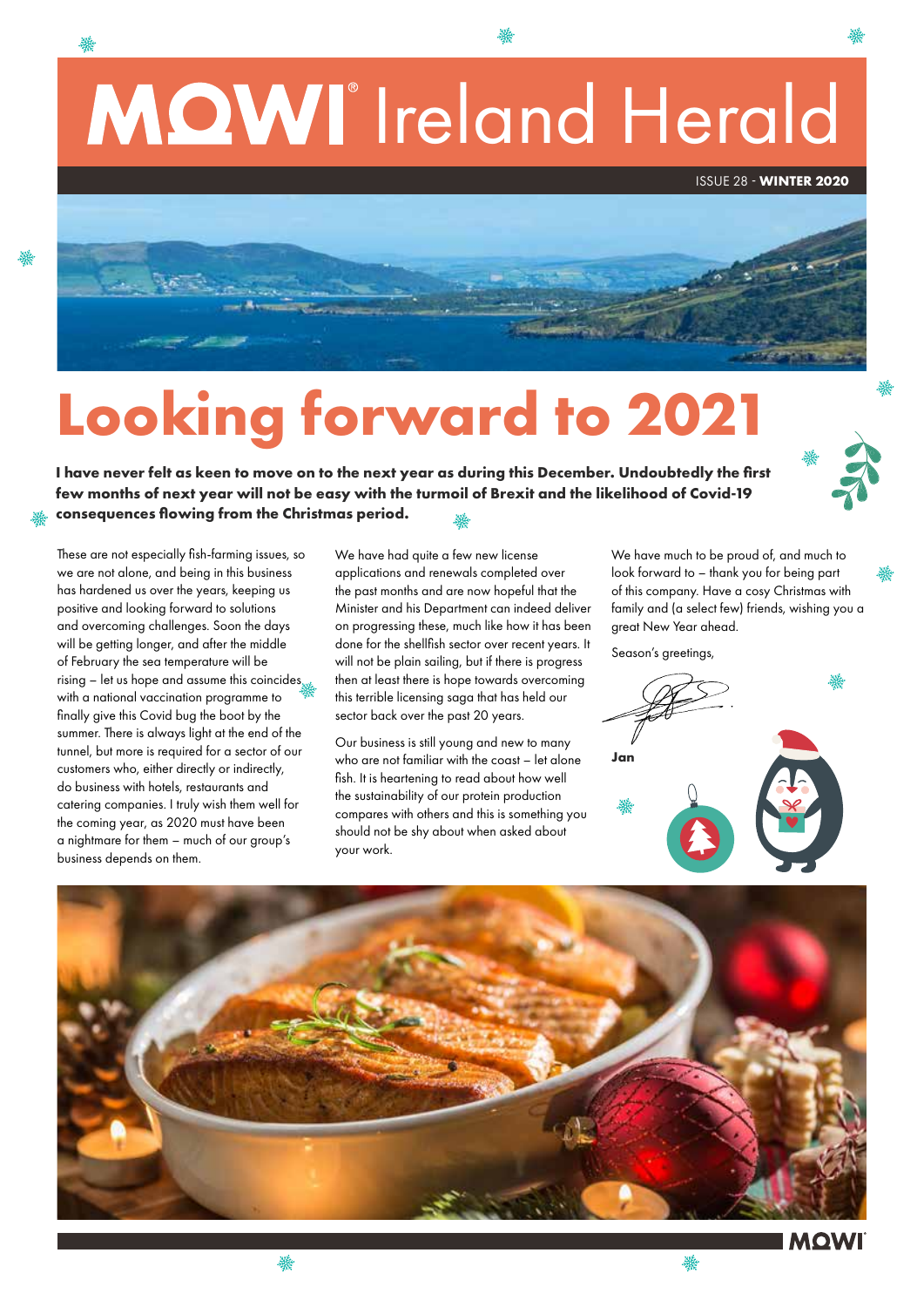## **Mowi retains position as world's most sustainable protein producer**

#### **Donegal-based salmon producer tops international charts for third consecutive year**



Ireland's leading organic salmon producer and Donegal based firm, Mowi has topped the Coller FAIRR (Farm Animal Investment Risk & Return) Protein Producer Index for the third consecutive year. The index represents a comprehensive assessment of how some of the world's biggest farmers of meat, fish and dairy are managing their sustainability risks.

The assessment looked at environmental awareness, climate change, food safety and worker safety. While there are some very stark findings for meat and dairy suppliers, salmon farming companies rank as among the most sustainable and compliant. Mowi is again ranked as the overall best performer. There are in fact, four salmon producers in the top ten companies.

*"We have adopted a global approach to climate change, through the development of a low-carbon business model. We have developed a low carbon transition plan which includes a comprehensive evaluation of our impact on climate change, relevant climate-related risks and opportunities, as well as proposals for climate change mitigation measures. We continue to work towards these targets and be transparent about our progress,"* said Mowi's Chief Sustainability Officer, Catarina Martins.

The authors of the Index were disappointed by the overall progress made by other sectors, especially meat and dairy suppliers, towards climate commitments. 86% of major meat and dairy suppliers failed to declare or set meaningful reduction targets for all greenhouse gas emissions. The authors of the Index felt that this undermined the vocal climate change commitments made by big household names such as McDonald's and Nestlé who currently use suppliers which score 1% or less on the Index's GHG criteria, meaning they do not declare any GHG emissions or have no public targets to reduce them.

The FAIRR Initiative also produced a 'Pandemic Ranking' which analysed specific criteria seen as vital to preventing future zoonotic pandemics. These include worker safety, food safety, animal welfare and antibiotic stewardship.

Commenting on the favourable score attained by Mowi, Chief HR Officer, Anne Lorgen Riise said: *"We take the health and safety of all our staff seriously. Across the world, Mowi has had to adapt, innovate and introduce new guidance and training to ensure that we could continue to provide a healthy protein source for consumers during this pandemic whilst minimising the risk of spreading infection. To be recognised by the FAIRR Initiative as creating a safe working environment is extremely significant for us."*

The company has also attained the Aquaculture Stewardship Council (ASC) salmon standard which is one of the highest international environmental and social sustainability standards in the fish farming sector for four of its Irish sites.

These awards represent an overwhelming endorsement of the Mowi brand and the high standards which the company consistently aspires to and succeeds in reaching. As a food production company, stock welfare and reaching the highest standards of production through best practice are of paramount importance.

#### **Coller FAIRR Protein Index**

The Index assesses the world's 60 largest publicly listed animal protein producers, worth a combined \$338bn. Firms are ranked against ten environmental, social and governance (ESG)-related criteria including GHG emissions, deforestation, antibiotic usage and working conditions.

The primary purpose of the Index is to enable and support investor decisionmaking on the protein sector. It is in fact, the world's only benchmark dedicated to profiling animal protein producers and showcasing critical gaps and areas of best practice in the sector.

You can read more about it here **www.fairr.org/index/**

**2**

### **Mowi Ireland staff donations**



*Pictured: Items donated by Rinmore Staff to Lifestart Services*

**Staff at Rinmore packing plant have organised the collection of 292 essential items such as food, clothing, toiletries, and toys for donation to local charity** *Lifestart Services.*

In addition, staff contributed more than €750 to the charity, which will be matched by Mowi Ireland.

*Lifestart Services* is a nationwide homevisiting service with many years' experience in family support. *Lifestart Services* set up a fund called *'A Fund for Families'* at the beginning of the pandemic to enable services throughout the country to support the most vulnerable by providing essential items such as clothes, food, fuel and much more. All funds raised goes directly to meet the needs of families across the country.

### **New Babies**

Congratulations to Sales Coordinator, Darren Carr and Marie on the birth of their baby girl, **Clara**.

. . . . . . . . .





悲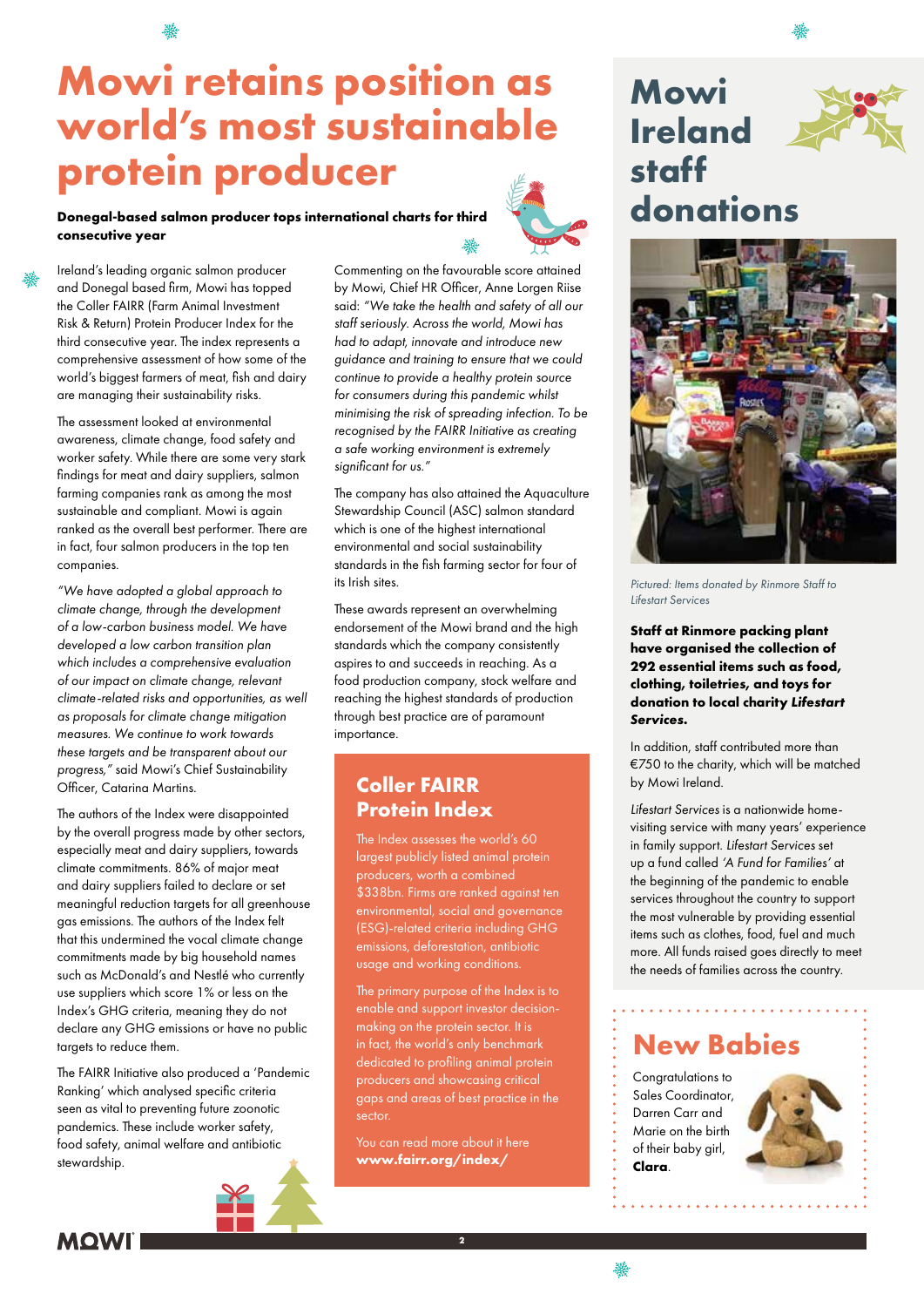## **Mowi achieves A score for progress on climate change**



#### **We are delighted to reveal that Mowi has been recognised for leadership in corporate sustainability by global environmental non-profit CDP, securing a place on its prestigious 'A List' for tackling climate change.**

CDP's annual A list recognised Mowi for our actions to cut emissions, mitigate climate risks and develop the low-carbon economy. CDP is a not-for-profit charity that runs the global disclosure system for investors, companies, cities, states, and regions to manage their environmental impacts. The world's economy looks to CDP as the gold standard of environmental reporting with the richest and most comprehensive dataset on corporate and city action.

Speaking about the achievement, Catarina Martins, Chief Sustainability and Technology Officer, said: "What a fantastic way to end 2020. It is our intention to lead the Blue Revolution and we have set ourselves tough targets on climate change over the next few years. To be acknowledged for what we have achieved to date by CDP, whose process is widely recognised as the gold standard of corporate environmental transparency, is really significant for everybody in the company."

Mowi is one of a small number of high-performing companies out of over 5,800 that were scored. Through significant demonstrable action on climate, CDP considers that we are leading on corporate environmental ambition, action, and transparency worldwide.

In 2020, over 515 investors with over US\$106 trillion in assets and 150+ major purchasers with US\$4 trillion in procurement spend requested companies to disclose data on environmental impacts, risks, and opportunities through CDP's platform.

A detailed and independent methodology is used by CDP to assess these companies, allocating a score of A to D - based on the comprehensiveness of disclosure, awareness and management of environmental risks and demonstration of best practices associated with environmental leadership, such as setting ambitious and meaningful targets. Those that do not disclose or provided insufficient information are marked with an F.

Paul Simpson, CEO of CDP, added: "We extend our congratulations to all the companies on this year's A List. Taking the lead on environmental transparency and action is one of the most important steps businesses can make and is even more impressive in this challenging year marked by COVID-19. The scale of the risk to businesses from climate change, deforestation and water insecurity is enormous, and we know the opportunities of action far outweigh the risks of inaction. Leadership from the private sector will create an 'ambition loop' for greater government action and ensure that global ambitions for a net zero sustainable economy become a reality. Our A List celebrates those companies who are preparing themselves to excel in the economy of the future by taking action today." You can read more about the full list at **www.cdp.net/en/companies/ companies-scores**

**3**

悲

## **Milestones**

**Three staff have recently celebrated 35 years of service to the company.** 



*Pictured: Ellen McGonigle, Financial Administration Manager*



*Pictured Front L to R: Patrick McElwaine (Skipper), Dan Gallagher (NW Marine Maintenance Manager)*

### **Rinmore Staff cooking Competition**

Congratulations to Siobhan Sweeney for her Black Forest Gateau and Ricardo Santos - Spaghetti nero di seppia Mediterranean. Both winners will receive a €250 Gift Voucher for Neven Maguire Cookware.



*Black Forest Gateau by Siobhan Sweeney*



*Spaghetti nero di seppia Mediterranean by Ricardo Santos*